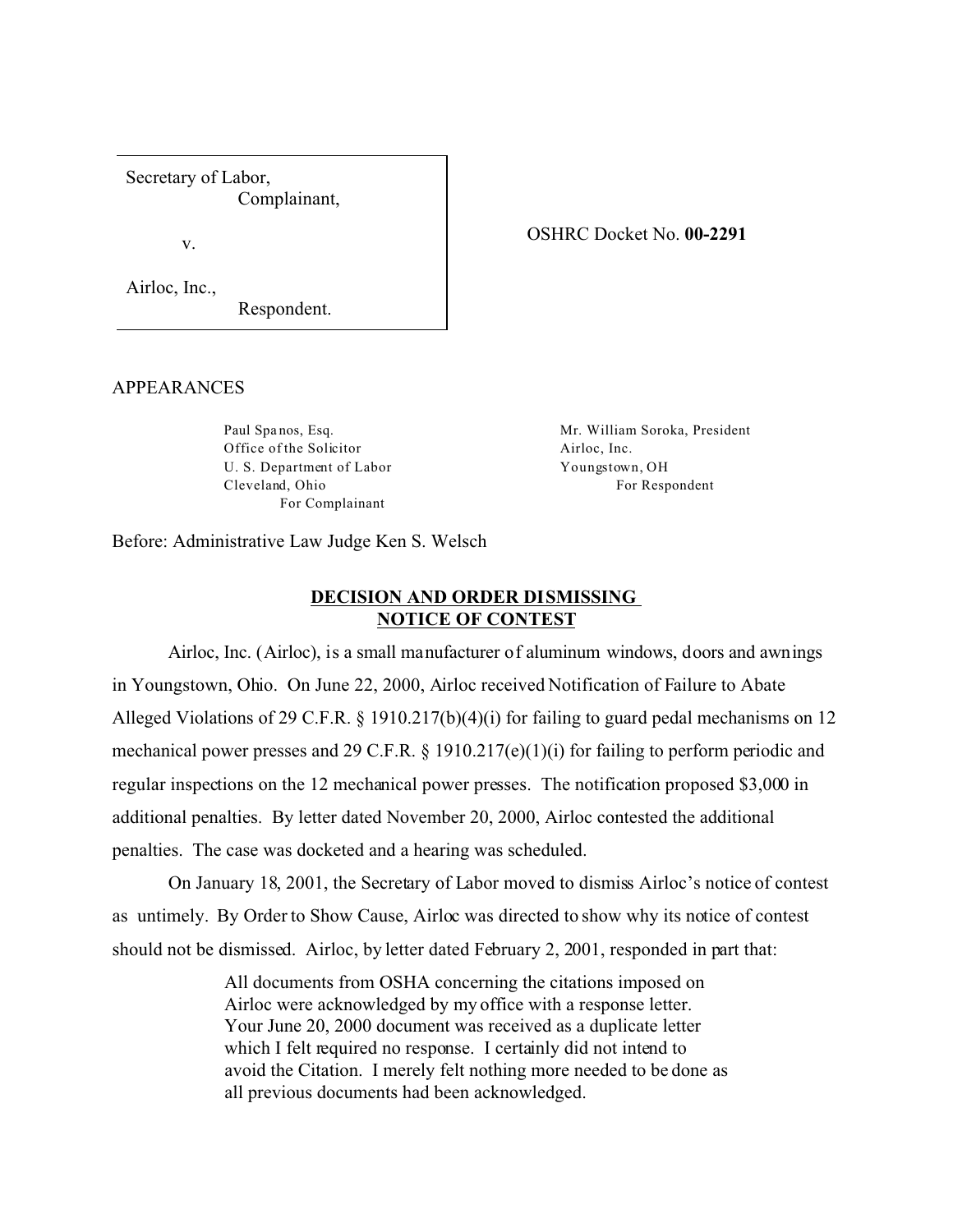On February 28, 2001, a show cause hearing was held in Youngstown, Ohio. Airloc was represented *pro se* by its president William Soroka. This was Airloc's first OSHA proceeding (Tr. 4, 27).

There is no dispute that Airloc received OSHA's Notification of Failure to Abate Alleged Violations on June 22, 2000 (Exh. C-1). It was personally received by president Soroka (Tr. 16). Airloc's notice of contest letter dated November 20, 2000, clearly was untimely -- more than four months after Airloc's receipt of the notification.

Section 10(a) of the Occupational Safety and Health Act (Act) requires an employer to notify the Secretary of Labor that it intends to contest the citation or proposed penalties within 15 working days after receipt of a citation. Otherwise, the citation and proposed penalties are deemed a final order, not subject to review by any court or agency. In this case, 15 working days after Airloc's receipt of the notification was July 8, 2000.

At the show cause hearing, Airloc argued that an earlier letter dated June 28, 2000, to the OSHA area director was intended to be its notice of contest (Exh. R-1; Tr. 16). If the June 28, 2000, letter is found to be a proper notice of contest, it was undeniably timely filed (Tr. 13).

The June 28, 2000, letter by president Soroka to the OSHA Area Director states:

This letter is in response to your June 26, 2000 letter concerning your April 21, 2000 inspection.

The violations that were sited during your inspection have been corrected and the necessary repairs made.

We have installed protective coverings on the foot pedals and installed seethrough plexiglass on the working parts of the tooling machines.

Some of the machinery that is here at Airloc, Inc. is at least 75 years old and a safety feature was not required at that time. All of these machines have been safety equipped as per your inspection.

A few of the existing machines that we have are only used periodically, but we understand the importance of safety and have now added the necessary safety devices to the machines.

Enclosed are pictures of the safety actions that were taken here at Airloc.

If you have any questions concerning the above situation, please contact me at the office.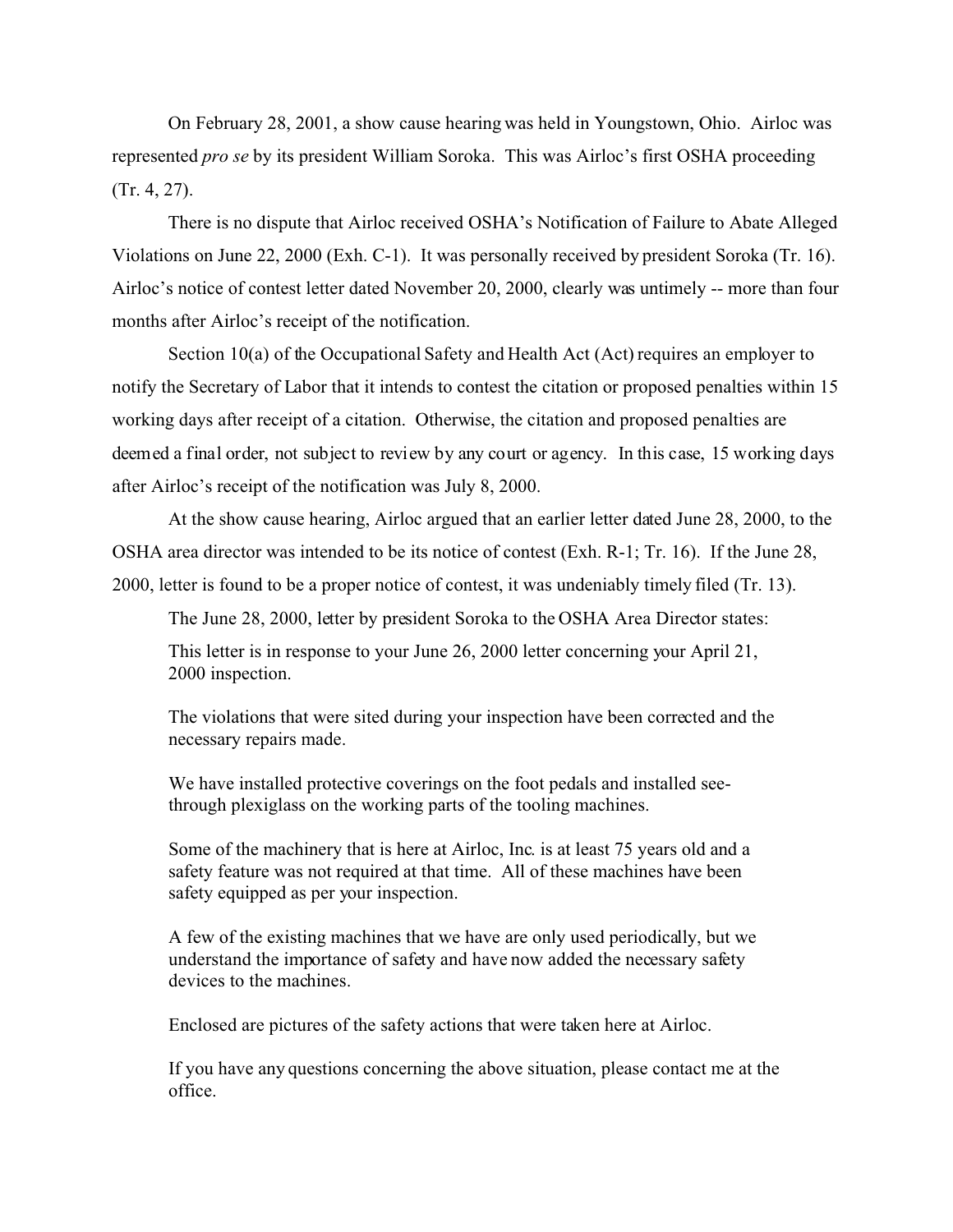(Exh. R-1).

Although there is no prescribed form for a notice of contest, the notice must show an intent by an employer to contest the alleged violations or proposed penalties. Section 10(a) of the Act requires that an employer "notify" the Secretary of an intent to contest. In order to be considered a timely notice of contest, Airloc's June 28th letter must express an intent to contest.

Ambiguous and unartfully drawn letters are construed liberally and given "wide leeway" to ascertain an employer's intent, particularly a *pro se* represented employer such as Airloc. *Tice Industries*, 2 BNA OSHC 1489, 1491 (No. 1622, 1975); *Frank C. Gibson*, 6 BNA OSHC 1557 (No. 13925, 1978) (although *pro se* employers are given a wide leeway, "a tortured construction of the notice of contest is not permitted").

As examples, an employer's letter stating that it regarded OSHA's "request for payment to be unfounded" was considered a valid notice of contest. *United States v. B & L Supply Co*., 486 F. Supp. 26 (N.D. Tex. 1980). In another case, an abatement letter was considered a timely notice of contest because the employer made statements that compliance was physically impossible or infeasible, which showed an intent to dispute the citation. *Herasco Contractors, Inc.*, 16 BNA OSHC 1401 (No. 93-1412, 1993). On the contrary, a letter to an OSHA area office stating that two violations had been abated "100% complete" was not considered a valid notice of contest. *Arena Construction Co.,*1978 OSHD ¶ 22,987 (S.D.N.Y. 1978). Similarly, an employer's letter stating that it had "complied with this citation, and everything has been corrected" was also not found to be a valid notice of contest. The letter showed no evidence of dissatisfaction with the Secretary's citation. *M & S Jewelry Manufacturing Corp.*, 1980 CCH OSHD ¶ 24,329 (S.D.N.Y. 1980).

Airloc's June 28, 2000, letter is not deemed to be a notice of contest. First, the June 28th letter references the original citation issued April 21, 2000 (inspection number 103539128), and not the notification of failure to abate alleged violations issued June 20, 2000 (Exh. R-1). The June 28th letter does not respond to the notification. Even if found to be a valid notice of contest, Airloc's June 28, 2000, letter was untimely filed as to the April 21st citation.

More importantly, Airloc's June 28th letter does not express, directly or impliedly, an intent to contest either the April 21st citation or the June 20th notification of failure to abate alleged violations. The letter merely advises OSHA that the alleged violations have been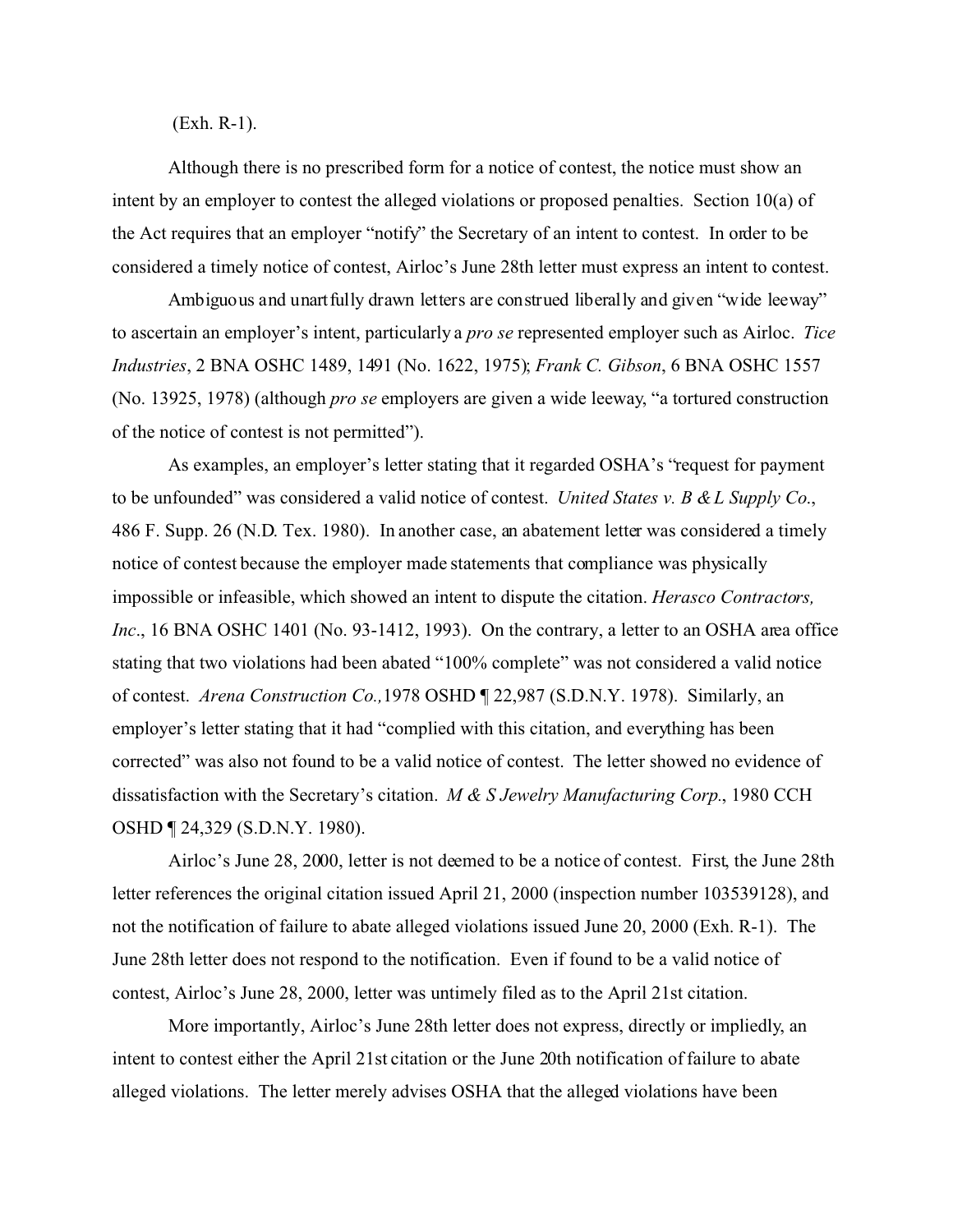corrected. It fails to express dissatisfaction with the notification or prior citation. Even considering the letter under the most liberal interpretation, there is no indication that Airloc questioned, objected or protested the alleged violations, proposed penalties or abatement dates. The testimony of Airloc's president and other correspondence sent by Airloc confirm this characterization of the letter. In response to a question as to what was being contested by his June 28th letter, president Soroka testified:

> No, the only thing we have is that the violations that were being cited during the inspection were corrected and necessarily repaired. (Tr. 26)

Having found that the June 28th letter was not a notice of contest as required by Section 10(a) of the Act, attention is now directed to Airloc's November 20th letter which expressly does contest the additional penalties. Airloc's November 20th letter is clearly untimely. However, an otherwise untimely notice of contest may be accepted if it is shown that the delay in filing was caused by deception on the part of the Secretary of Labor or by the failure of the Secretary to follow proper procedures. An employer may also be entitled to relief under Federal Rules of Civil Procedure, Rule 60(b)(1), if it demonstrates that the final order was entered as a result of "mistake, inadvertence, surprise, or excusable neglect" or under Rule  $60(b)(6)$  for mitigating circumstances such as absence, illness, or a disability which prevents the party from protecting its interests. *Branciforte Builders, Inc.*, 9 BNA OSHC 2113, 2117 (No. 80-1920, 1981). The burden is on Airloc to show sufficient basis for the relief. *Roy Kay, Inc.*, 13 BNA OSHC 2021, 2022 (No. 88-1748, 1989).

During the hearing and after a review of correspondence, it is found that Airloc offered no justification for its failure to file an untimely notice of contest. Soroka concedes that he received the notification of failure to abate alleged violations and read the requirement to file a notice of contest if it objected to the violations or proposed penalties (Tr. 25). The notification cover sheet specifically advises an employer:

> You are further notified that you must pay the ADDITIONAL PENALTY unless you inform the Area Director in writing that you intend to contest the Notification or the Additional Penalty within 15 working days (excluding weekends and Federal holidays) from receipt of this notification. If you do not contest within 15 working days after receipt, the Notification and the additional penalties will become the final order of the Occupational Safety and Health